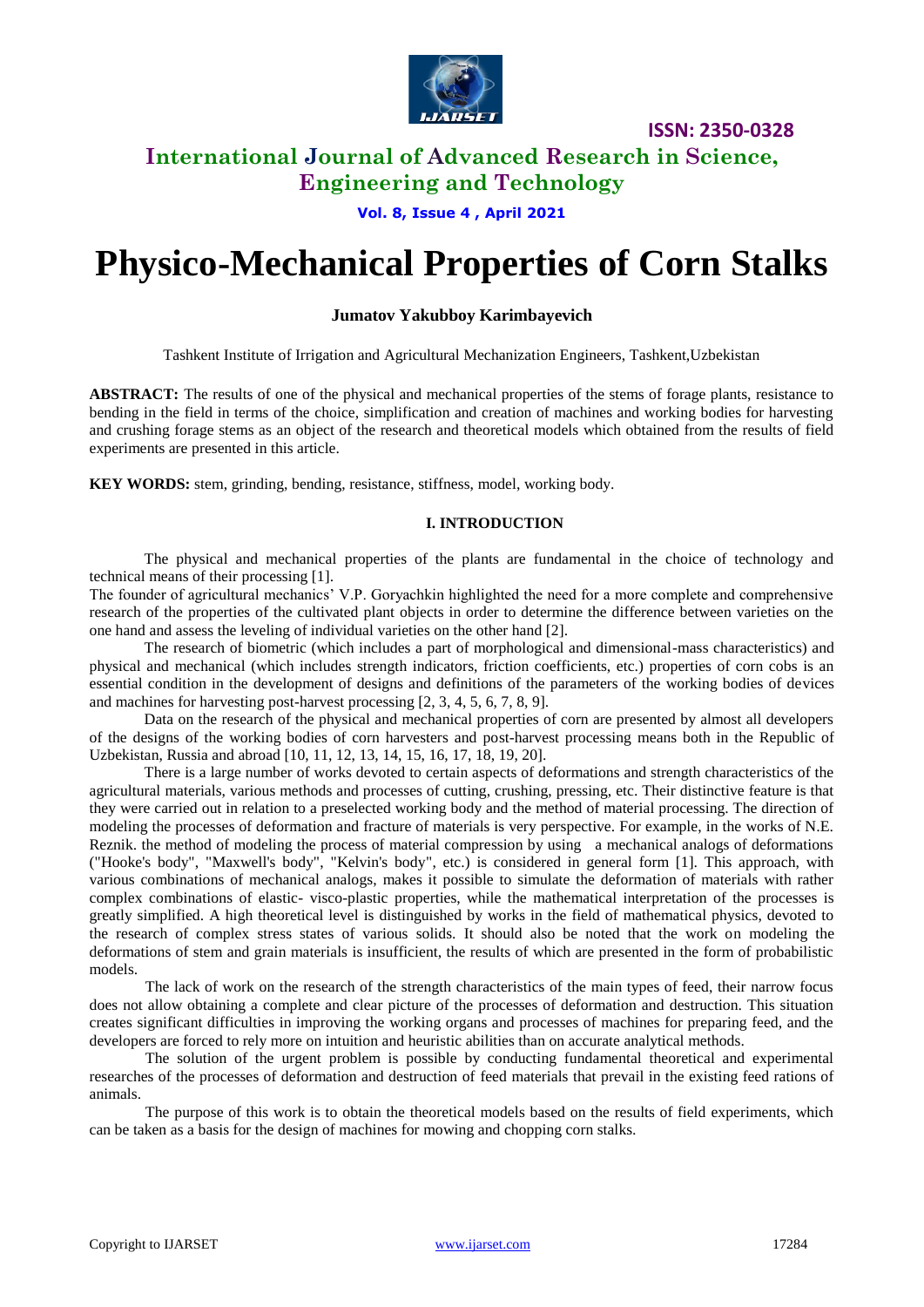

# **ISSN: 2350-0328 International Journal of Advanced Research in Science, Engineering and Technology**

### **Vol. 8, Issue 4 , April 2021**

### **II. MATERIALS AND METHODS**

For the stems of agricultural plants with their bending, the constancy of rigidity  $EJ$  is not observed. This is due to the complexity of the internal structure of the material. The stalk of maize (Fig. 1), for example, in its crosssection has a round shell filled with parenchymal mass, in which there are bundles of thin steel comparable in strength to that of steel. Stem nodes with high strength significantly strengthen the structure.



**Fig. 1. Type of the root system (a) and the cross-section of the stem (b) of corn:** 1-epidermis; 2-sclerenchyma; 3 main parenchymal mass; 4-closed collateral threads; 4a- phloem; 4b - xylem vessels; 4b-airspace; 5-sclerenchymal mass of filament sheath.

However, the strength of the stem at different directions of deformation is significantly different. This applies primarily to the modules of elasticity of compression and tension both along and across the fibers of the stem in the internodes. When the stem is bent, a significant difference in the modules of elasticity leads to a displacement of the neutral axis towards the stretched fiber, a change in the moments of inertia of the section, an uneven increase in maximum stresses, in the case of which destructive values are reached, the stem breaks either due to breaking the fibers or due to their crushing.

To study the resistance to bending of plant stems, we carried out field experiments at the stage of maize ripeness (maize variety Karasuv 350 AMV). The experiments were carried out along the longitudinal and transverse axes of the beds in five replications (Fig. 2, b).



**Fig. 2. Scheme for defining the limb of stems (a) and a fragment of the type of field experiments (b):** I-initial position of the stem; II-position of the bend of the stem after the application of force; *l*-height of the bend force setting; *P*-bending force; *f*-bend amount

The bending force *P* was applied to the stem in the horizontal plane at a height *l* between the ground level and the line of action of the force *P* (Fig. 2, a). The distance *l* was measured from the point between the root collar and the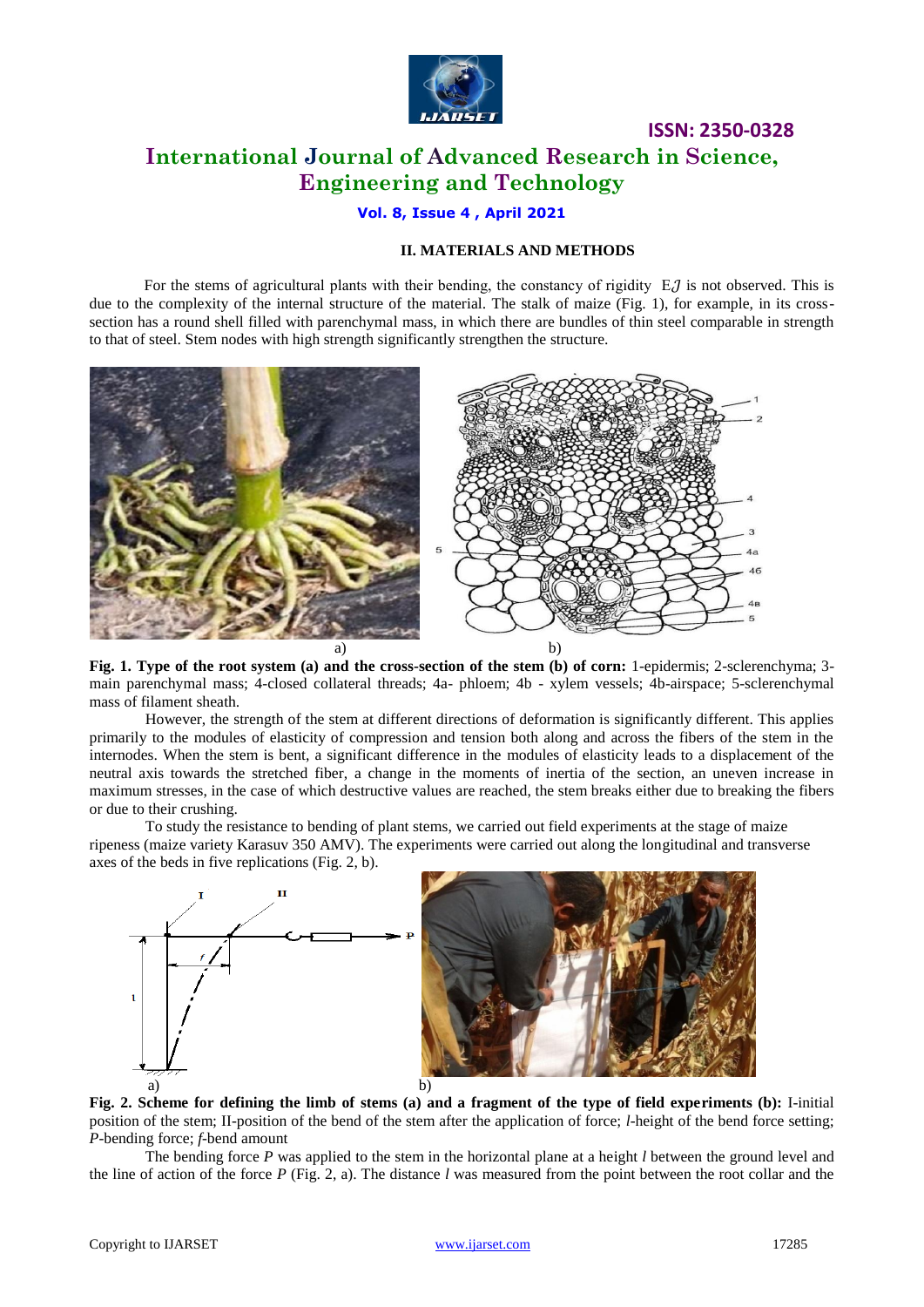

# **International Journal of Advanced Research in Science, Engineering and Technology**

### **Vol. 8, Issue 4 , April 2021**

first node of the stem to the line of action of the force *P*. The bend from the vertical position of the stem and until the moment of loss of resistance (break of the stem) was fixed in accordance with the value of *P*.

#### **III. RESULT AND DISCUSSION**

Table 1, as an example, shows the results of testing four stalks of corn with diameters in the area of the root collar of 25, 26, 28 and 30 mm. The table shows that the stiffness of the stems depends on the diameter in the design section, takes a maximum value at the limit of elastic deformation, and then decreases until the moment of destruction. An analysis of the graphs of the stiffness dependences on  $f$  and P showed the possibility of obtaining analytical models in the form of second degree polynomials:

$$
EJ(f) = a^{2} f^{2} + a_{1} f + a_{2},
$$
  
\n
$$
EJ(p) = C_{o} P^{2} + C_{1} P + C_{2}.
$$

For this, the Polyfit  $(x, y, z)$  file was used, where  $y = EJ$ ,  $x = f$  *or*  $x = P$  This file is used in the MatLAB system to obtain the coefficients of the models by the least squares method [21]. For example, for a stem with a diameter of  $d = 2,5$ *cm* has  $EJ[163691100070005000]$ ;  $f = [4133054]$ ;  $P = [1234]$ .

Model coefficients:

$$
P_a(f) : a_0 = 0,0057 * 10^3
$$
  
\n
$$
P_a(P) : c_0 = 0,75 * 10^3
$$
  
\n
$$
P_a(P) : c_0 = 0,75 * 10^3
$$
  
\n
$$
C_1 = -7,45 * 10^3
$$
  
\n
$$
C_2 = 22,5 * 10^3
$$

Table 1. Results of determining the resistance of corn stalks to bending in the field

| diameter 2.5 cm<br><b>Stem</b>                  |         |        |         |         |       |
|-------------------------------------------------|---------|--------|---------|---------|-------|
| Bending force $P$ , kgf                         |         |        | 3       | 4       |       |
| Bend arrow $f$ , cm                             | 4       | 13     | 30      | 54      |       |
| Hardness $E\mathcal{J}$ , kgf * cm <sup>2</sup> | 16 3 63 | 11 000 | 7 0 0 0 | 5 0 0 0 |       |
| Stem diameter 2,6 cm                            |         |        |         |         |       |
| Bending force $P$ , kgf                         | 2       |        | 4       | 5       |       |
| Bend arrow $f$ , cm                             | 8       | 12,5   | 19,5    | 30,6    |       |
| Hardness $E\mathcal{J}$ , kgf * cm <sup>2</sup> | 18 000  | 17 300 | 14 770  | 12 000  |       |
| Stem diameter 2.8 cm                            |         |        |         |         |       |
| Bending force $P$ , kgf                         | 3       | 4      | 5       | 6       | 7     |
| Bend arrow $f$ , cm                             | 10,8    | 16,5   | 32      | 44      | 56    |
| Hardness $E\mathcal{J}$ , kgf * cm <sup>2</sup> | 21 000  | 17400  | 11 000  | 981     | 892   |
| Stem diameter 3,0 cm                            |         |        |         |         |       |
| Bending force $P$ , kgf                         | 4       | 6,5    | 7,5     | 8,5     | 10    |
| Bend arrow $f$ , cm                             |         | 18     | 26.5    | 37,5    | 46,5  |
| Hardness $E\mathcal{J}$ , kgf * cm <sup>2</sup> | 41 142  | 27 500 | 20 370  | 16 300  | 15483 |

The bending arm in the given data is  $l = 60$  *cm*, the bending force *P* was applied in a plane parallel to the surface of

the field the stiffness was determined by the 
$$
EJ = \frac{Pl^3}{3f}
$$
 formula.

As a result, we get the required models:

$$
EJ(f)_m = (0,0057 * f^2 - 0,5405 * f + 17,7209) * 10^3;
$$
  
\n
$$
EJ(P)_m = (0,75 * P^2 - 7,45 * P + 22,75) * 10^3;
$$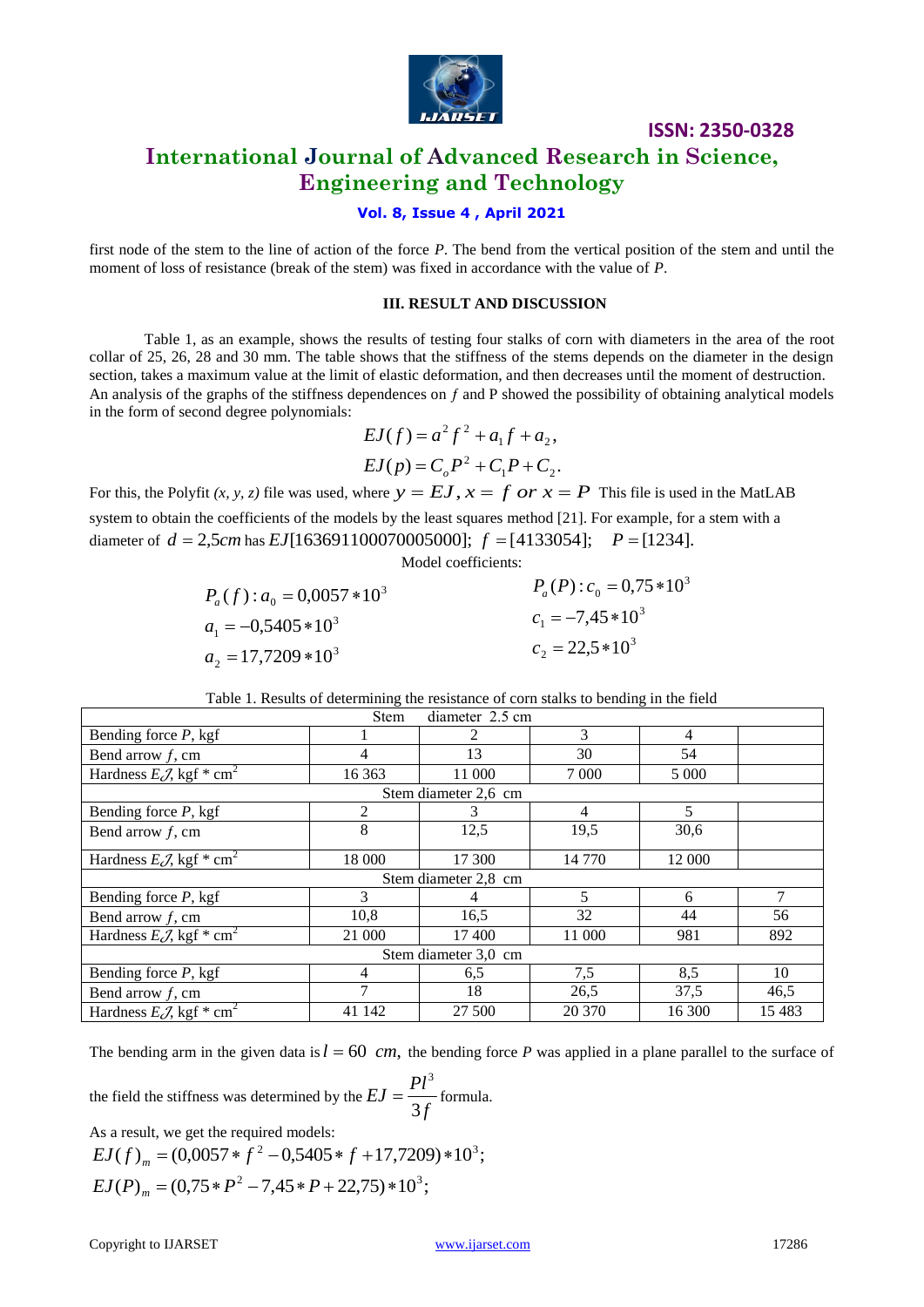

# **International Journal of Advanced Research in Science, Engineering and Technology**

## **Vol. 8, Issue 4 , April 2021**

The error between the experimental data  $EJ_{on}$  and  $EJ_{m}$  calculated by the equations was estimated for each cross section in percentage and the maximum value was chosen in modulus

$$
\Delta EJ = \max\{\frac{EJ_{on}EJ_{m}}{EJ_{on}}\} * 100.
$$

In particular, for the considered example  $\Delta E J(f)_{\text{max}} = 2{,}14\%$  and  $\Delta E J(P)_{\text{max}} = 6{,}1\%$ . Similar equations were obtained for stems with different diameters: *a*)  $d = 2.6$  *cm* :

$$
EJ(f)_m = (0,0068 * f^2 - 0,6872 * f + 23,2641) * 10^3
$$
  

$$
EJ(P)_m = (0,7351 * P^2 - 8,8750 * P + 39,9805) * 10^3
$$

b)  $d = 2.8$  *cm*:

$$
EJ(f)_m = (0,0072 * f^2 - 0,7276 * f + 27,1859) * 10^3
$$
  

$$
EJ(P)_m = (0,7857 * P^2 - 10,9571 * P + 47,1714) * 10^3
$$

*v*)  $d = 3.0 cm$ :

$$
EJ(f)_m = (0,0206 * f^2 - 1,7499 * f + 52,257) * 10^3
$$
  

$$
EJ(P)_m = (0,5550 * P^2 - 12,2902 * P + 81,6603) * 10^3
$$

In this case, the maximum error for all equations does not exceed 6.3%, which indicates a good approximation of theoretical models to experimental data. Based on the results of theoretical models, graphs of dependences of stiffness EJ on the value of the bend force  $P(a)$  and the size of the bend  $f(b)$  were constructed for different diameters of corn stalks (Fig. 3).





1 - with a stem diameter of 2.6 cm; 2 - with a stem diameter of 2.8 cm; 3- with a stem diameter of 3.0 cm Analysis of the graphs shows that at the beginning of the bend, at relatively small values of  $f$  and  $P$ , the value of  $EJ$  increases to a maximum, i.e. to the limit of elastic state, kink. In the course of field experiments, the influence of humidity, the number of internodes, and the diameter along the length of the stem were noted.